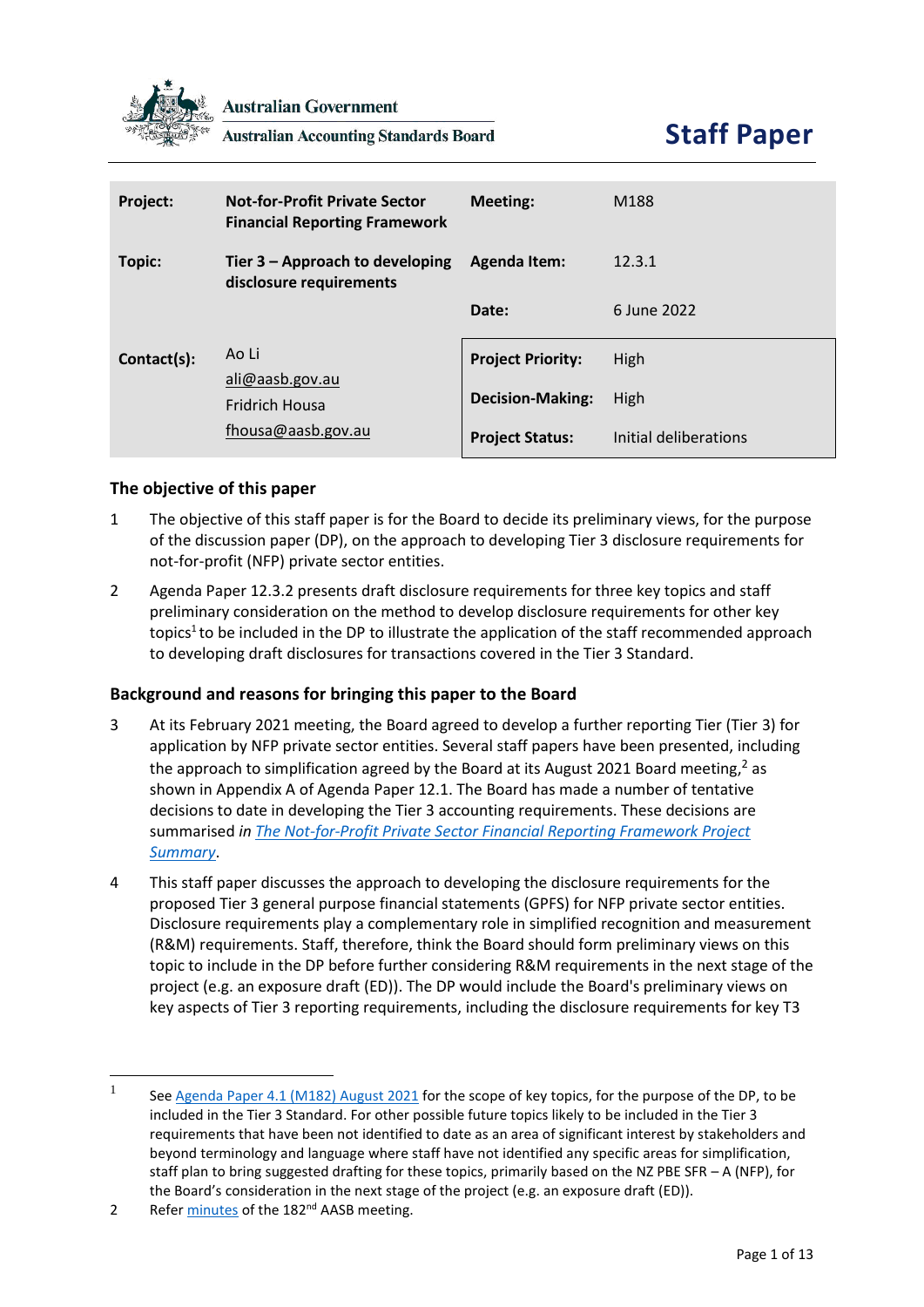<span id="page-1-1"></span>topics<sup>3</sup>, to seek stakeholders' feedback on the approach the Board intends to take when developing the ED.

5 Staff noted that presentation and disclosure requirements are combined in some Australian Accounting Standards (AAS). In some instances, the term 'disclosure' encompasses items presented in the primary financial statements (PFS).<sup>4</sup> In this paper, disclosure requirements refer to those requirements that permit information to be presented either in the PFS or disclosed in the notes.<sup>5</sup>

#### **Structure of the paper**

- 6 This paper is structured as follows:
	- (a) summary of staff recommendations (paragraphs  $7 8$  $7 8$ );

*Current accounting requirements and whether there is a reason for the Board to address*

- (b) current requirements under Australian Accounting Standards (paragraphs [9](#page-3-1) [10\)](#page-3-2);
- (c) Australian legislative requirements (paragraph [11\)](#page-4-0);
- (d) summary of approaches taken by selected other jurisdictions and reporting frameworks (paragraphs  $12 - 16$  $12 - 16$ );
- (e) feedback from Australian stakeholders (paragraphs  $17 19$  $17 19$ );
- (f) findings from academic research and other literature (paragraphs  $20 22$  $20 22$ )

#### *Considering options for simplifications and staff analysis and recommendation*

- (g) options for the approach to developing Tier 3 disclosure requirements (paragraphs  $23 - 29$  $23 - 29$ );
- (h) evaluation of options against the tier 3 development principles (paragrap[h 30\)](#page-12-0);
- (i) staff recommendations (paragrap[h 31\)](#page-12-1)

#### **Summary of staff recommendations**

- <span id="page-1-0"></span>7 For transactions covered in Tier 3 requirements, staff recommend the Board, for the purpose of the DP and with reference to the approach to simplification agreed by the Board at its August 2021 Board meeting,<sup>6</sup> adopt the following approach (illustrated in Figure 1 below) to determine the disclosure requirements:
	- (a) For transactions with no R&M difference between the Tier 2 and Tier 3 reporting requirements (i.e. R&M requirements for Tier 3 are the same or similar to the corresponding R&M requirements for Tier 2), use the disclosure requirements in AASB 1060 *General Purpose Financial Statements – Simplified Disclosures for For-Profit*

<sup>3</sup> Key topics include change in accounting policies and accounting for errors, income including revenue, financial instruments, leases, investment property, impairment of non-current assets and employee benefits. Refer to [Agenda Paper 4.1 \(M182\) August 2021.](https://www.aasb.gov.au/media/hd0kig2j/4-1_sp_covermemo_m182_pp.pdf)

<sup>4</sup> See paragraph 48 of AASB 101 *[Presentation of Financial Statements](https://www.aasb.gov.au/admin/file/content105/c9/AASB101_07-15_COMPmar20_07-21.pdf)*. For example, although AASB 119 *Employee Benefits* does not require specific disclosures about short-term employee benefits. AASB 101 *Presentation of Financial Statements* requires employee benefits expenses to be presented in the statement(s) of profit or loss, which is considered as a case where presentation and disclosure requirements are combined.

<sup>5</sup> Consistent with the IASB's approach in developing its [Exposure Draft ED/2021/](https://www.ifrs.org/content/dam/ifrs/project/subsidiaries-smes/ed2021-7-bc-swpa-d.pdf)*7 Subsidiaries without [Public Accountability: Disclosures](https://www.ifrs.org/content/dam/ifrs/project/subsidiaries-smes/ed2021-7-bc-swpa-d.pdf)*, presentation requirements are the requirements for information to be included in the primary financial statements (PFS) (see paragraph BC39 of ED/2021/7). Any requirements in current Australian Accounting Standards (AAS) or proposed requirements for Tier 3 to provide comparative information in an entity's PFS would be part of the presentation requirements rather than the disclosure requirements.

<sup>6</sup> Refer to Appendix A in Agenda Paper 12.1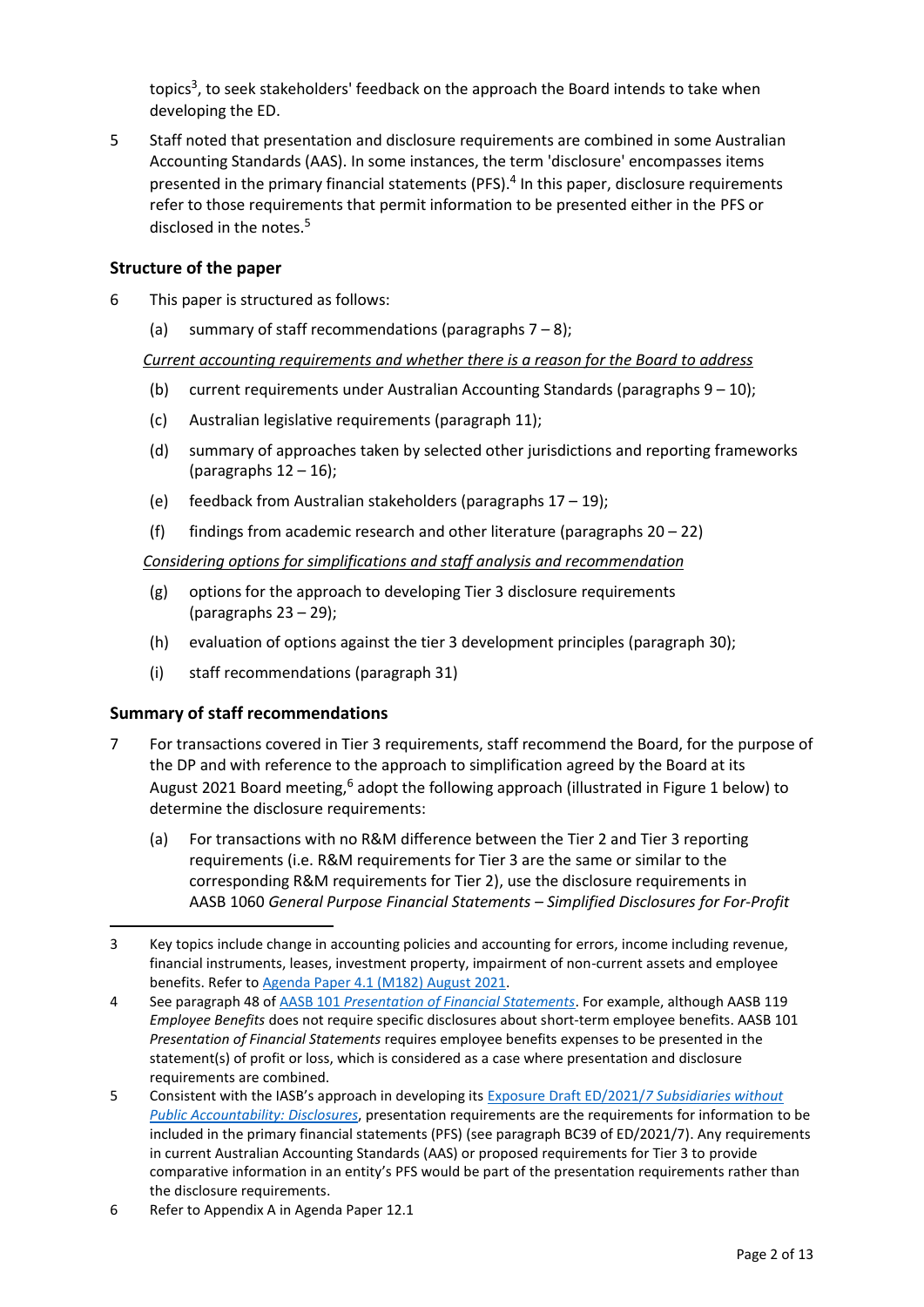*and Not-for-Profit Tier 2 Entities* as a starting point and consider further tailoring (e.g. simplification) for Tier 3 as appropriate (e.g. via benchmarking with selected overseas jurisdictions and/or feedback on the DP consultation) **(Method 1)**;

As part of the consultation, staff recommend the Board seek stakeholders' feedback on whether amendments (e.g. simplifications) to AASB 1060 disclosure requirements are needed for Tier 3 entities on topics:

- (i) covered in the DP as part of the key topics,<sup>7</sup> and there are no R&M differences between Tier 3 and upper tiers;
- (ii) included in AASB 1060 but not covered in the DP (e.g., disclosure-only topics such as related party transactions);<sup>8</sup> and
- (iii) if yes to (i) and (ii) above, which specific disclosure requirements should be further amended (e.g. simplified) and why.
- (b) For transactions where there is an R&M difference between Tier 3 and Tier 2 reporting requirements for NFP private sector entities:
	- (i) adopt appropriate disclosure requirements from comparable jurisdictions/frameworks with comparable R&M requirements **(Method 2)**; or
	- (ii) develop fit-for-purpose disclosure requirements (e.g. using the existing disclosure requirements for topics whose R&M requirements could be analogised to the Tier 3 topics as the base to develop fit-for-purpose Tier 3 disclosures) if there are no comparable R&M requirements in other jurisdictions/frameworks **(Method 3).**

#### **Figure 1 Staff Recommendation - approach to develop Tier 3 disclosure requirements for topics included in Tier 3 reporting**



<sup>7</sup> See footnote [3.](#page-1-1) 

<sup>8</sup> The topic of related party transactions is not included in the draft DP as it is a disclosure-only topic with no R&M differences between Tier 3 and upper tiers. Initial feedback from targeted stakeholders has suggested broad support to align Tier 3 related party definition and disclosures with those of Tier 2. Most stakeholders agreed that related party transactions are common even among small NFP entities and broadly supported the proposal to require the same level of disclosure for Tier 3 entities as upper Tiers. See [Agenda Paper 5.1 \(M177\) September 2020](https://aasb.gov.au/admin/file/content102/c3/5.1_SP_NFPFRF_M177_PP.pdf) (Key matter 9 Related Party disclosures, page 10 and 25).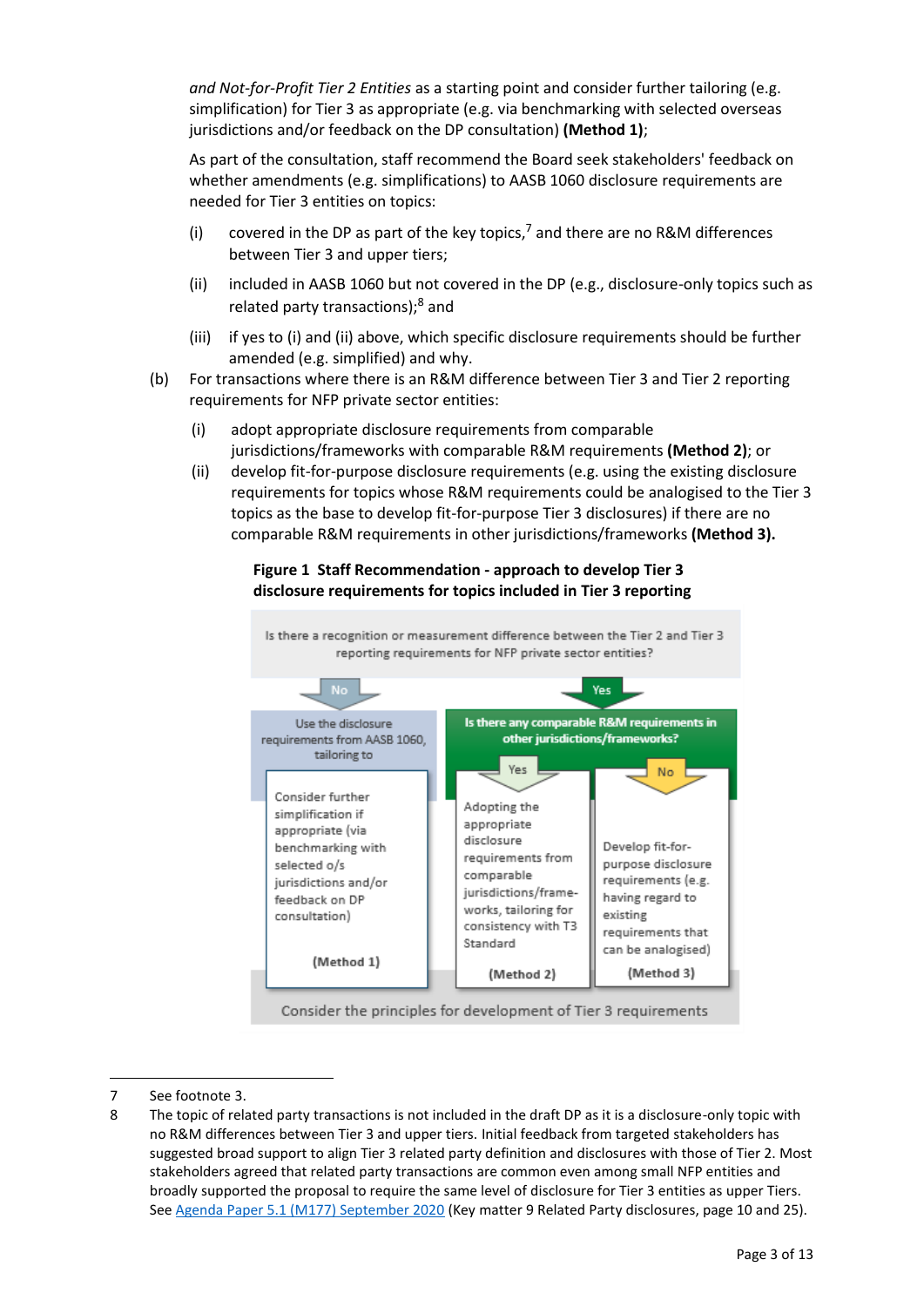<span id="page-3-0"></span>8 For disclosure requirements for topics not covered by Tier 3 requirements, staff recommend the Board for the DP to adopt the same approach to applying accounting policies for topics omitted in Tier 3 requirements.<sup>9</sup>

# **Current requirements under Australian Accounting Standards**

- <span id="page-3-1"></span>9 Under AASB 1053 *Application of Tiers of Australian Accounting* Standards, NFP private sector entities shall comply with Tier 2 reporting requirements, as a minimum, when preparing the general purpose financial statements (GPFS). Tier 2 disclosure requirements are set out in AASB 1060 and are the minimum disclosures required to be included in GPFS. Entities may include additional disclosures using Tier 1 reporting requirements as a guide if, in their judgement, such additional disclosures are consistent with the objective of GPFS.
- <span id="page-3-2"></span>10 AASB 1060 was developed using a bottom-up approach, starting from an established framework for similar-sized entities, in this case, the *IFRS for SMEs* Standard, and adjusted where necessary, based on the premise that: 10
	- (a) the disclosure in the *IFRS for SMEs* Standard should be retained where the R&M requirements and options are the same or similar in the *IFRS for SMEs* and full IFRS Standards;
	- (b) where R&M requirements or options in the *IFRS for SMEs* Standard are not available in full IFRS Standards, the related disclosure will be removed; and
	- (c) where the R&M measurement principles in full IFRS Standards are significantly different from those in the *IFRS for SMEs* Standard or certain topics are not addressed in the *IFRS for SMEs Standard*, disclosures may be added.

<span id="page-3-3"></span>When determining whether to add disclosures to AASB 1060, the AASB uses the principles<sup>11</sup> applied by the IASB in developing the disclosures in the *IFRS for SMEs* Standard.

<sup>9</sup> The Board decided to propose that entities in the scope of Tier 3 should apply the requirements of a higher tier of AAS in full for transactions not covered by the Tier 3 reporting requirements. Where transactions are also not covered in Tier 1 or Tier 2 requirements, judgement would be required to determine an accounting policy. Entity management would need to consider the applicability of the following sources, in descending order: (a) the principles and requirements in Tier 3 reporting requirements dealing with similar and related transactions or events; and (b) the definitions, recognition criteria and measurement concepts for assets, liabilities, income and expenses in the Conceptual Framework, to the extent they do not conflict with the Tier 3 reporting requirements. In making the judgement, management could also consider the most recent pronouncements of other standard-setting bodies that use a similar conceptual framework, other accounting literature and accepted industry practices, to the extent these do not conflict (see [Minutes of the 183rd meeting \(Sep 2021\) of the AASB\)](https://aasb.gov.au/media/5l2ptuyt/approvedaasbminutesm183sept21.pdf).

<sup>10</sup> Paragraphs BC34 – BC55 of AASB 1060.

<sup>11</sup> In determining what disclosures to add to AASB 1060, the following principles have been applied by the Board, which are consistent with those applied by the IASB in developing the disclosures in the *IFRS for SMEs* Standard:

<sup>(</sup>a) users of the financial statements of for-profit entities that are not publicly accountable entities are particularly interested in information about short-term cash flows and about obligations, commitments, or contingencies, whether or not recognised as liabilities. Thus, disclosures in full IFRS Standards that provide this sort of information are necessary;

<sup>(</sup>b) users of the financial statements of for-profit entities that are not publicly accountable entities are particularly interested in information about liquidity and solvency. Thus, disclosures in full IFRS Standards that provide this sort of information are necessary;

<sup>(</sup>c) information on measurement uncertainties is important;

<sup>(</sup>d) information about an entity's accounting policy choices is important;

<sup>(</sup>e) disaggregation of amounts presented in the financial statements of for-profit entities that are not publicly accountable entities are important for an understanding of those statements; and

<sup>(</sup>f) some disclosures in full IFRS Standards are more relevant to investment decisions in public capital markets than to the transactions and other events and conditions encountered by typical for-profit entities that are not publicly accountable entities.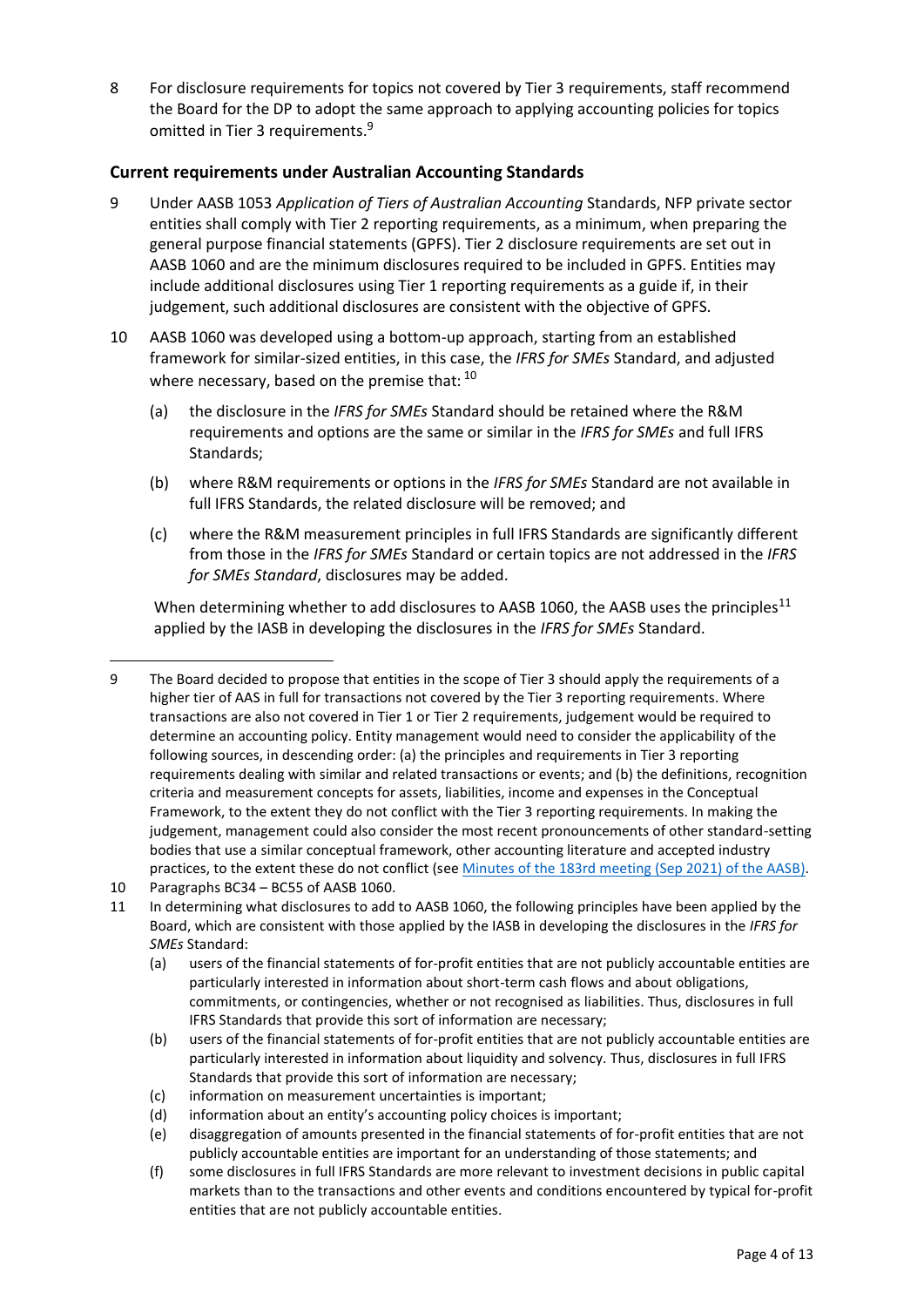# **Australian legislative requirements**

<span id="page-4-0"></span>11 Staff noted that some disclosure requirements in AASB 1060 are also applicable to NFP private sector entities preparing to prepare special purpose financial statements (SPFS).<sup>12</sup> Section 60.30 of the *Australian Charities and Not-for-profits Commission Regulation 2013* (ACNC Regulation) lists the full presentation and disclosure requirements in the compulsory standards for charities preparing SPFS. Recent changes to ACNC Regulation give charities preparing SPFS the option to apply the simplified disclosure requirements in AASB 1060.<sup>13</sup> From 2023 reporting periods onwards, instead of the full presentation and disclosure requirements in the compulsory standards for SPFS listed in section 60.30 of the ACNC Regulation, $14$  charities can choose to apply the relevant paragraphs from AASB 1060. Charities that choose to comply with the AASB 1060 must comply with all the relevant requirements in AASB 1060 for the six compulsory standards for SPFS that entities preparing SPFS must comply with, and the additional disclosures in AASB 1054.

# **Summary of approaches taken by selected other jurisdictions and reporting frameworks**

- <span id="page-4-2"></span><span id="page-4-1"></span>12 The disclosure requirements in New Zealand's PBE SFR-A (NFP) were developed using a topdown approach, <sup>15</sup> starting from the PBE standards and simplifying a number of disclosure requirements.<sup>16</sup> Disclosure requirements were developed following the general approach that PBE SFR-A (NFP) should be simplified by creating a single, short, and simple standard written in less technical language than is normally found in accounting standards.
- 13 The disclosure requirements in the *IFRS for SMEs* are substantially reduced from the disclosure requirements in full IFRS.<sup>17</sup> The requirements were developed using broadly based on principles focusing on users' needs and cost-benefit considerations.
- 14 IASB issued the Exposure Draft ED/2021/7 *Subsidiaries without Public Accountability: Disclosures* (ED/2021/7) in July 2021. ED/2021/7 proposed an optional IFRS Standard that would specify which disclosure requirements would apply to subsidiaries that do not have public accountability and whose parent produces consolidated financial statements available for public use that comply with the IFRS Standards. ED/2021/7 addresses the subsidiaries' needs to use the R&M requirements in the IFRS Standards for consolidation with their parents,

17 The reduced disclosure includes:

<sup>12</sup> For example, the Australian Charities and Not-for-Profits Commission (ACNC) allow medium and large charities, those with total annual revenue of AUD 250,000 or more, to prepare SPFS if they are not a 'reporting entity'.

<sup>13</sup> Refer to *[Standards and Financial Reporting, ACNC](https://www.acnc.gov.au/for-charities/manage-your-charity/obligations-acnc/reporting-annually-acnc/standards-and-financial-reporting)* for detail.

<sup>14</sup> Paragraphs 1 – 6 (i.e. objective of, application of, and definitions of specific terms within AASB 1054), paragraphs 9 – 9B (i.e. disclosure about general purpose or special purpose financial statements) and paragraph 17 (i.e. IFRS Standard not yet issued in Australia) of AASB 1054.

<sup>15</sup> The top-down approach refers to the approach that new disclosures are developed starting from the top of the range requirements and remove or simplify the requirements not applicable to the targeted entity group.

<sup>16</sup> Paragraphs 12 – 14 of the NZXRB Invitation to Comment *Exposure Draft Public Benefit Entity Simple Format Reporting (Accrual) for Not-for-Profit Entities*.

<sup>(</sup>a) some disclosures are not included because they relate to topics covered in IFRS Standards that are omitted from the *IFRS for SMEs* Standard (as per paragraph BC88 of *IFRS for SMEs* Standard 2015 – Part B);

<sup>(</sup>b) some disclosures are not included because they relate to R&M principles in full IFRSs that have been replaced by simplifications in the *IFRS for SMEs* Standard (as per paragraphs BC98–BC136 of the *IFRS for SMEs* Standard 2015 – Part B);

<sup>(</sup>c) some disclosures are not included because they relate to options in full IFRS Standards that are not included in the *IFRS for SMEs* Standard (as per paragraphs BC84–BC86 of the *IFRS for SMEs* Standard 2015 – Part B); and

<sup>(</sup>d) some disclosures are not included on the basis of users' needs or cost-benefit considerations (as per paragraphs BC44–BC47, BC157 and BC158 of the *IFRS for SMEs* Standard 2015 – Part B).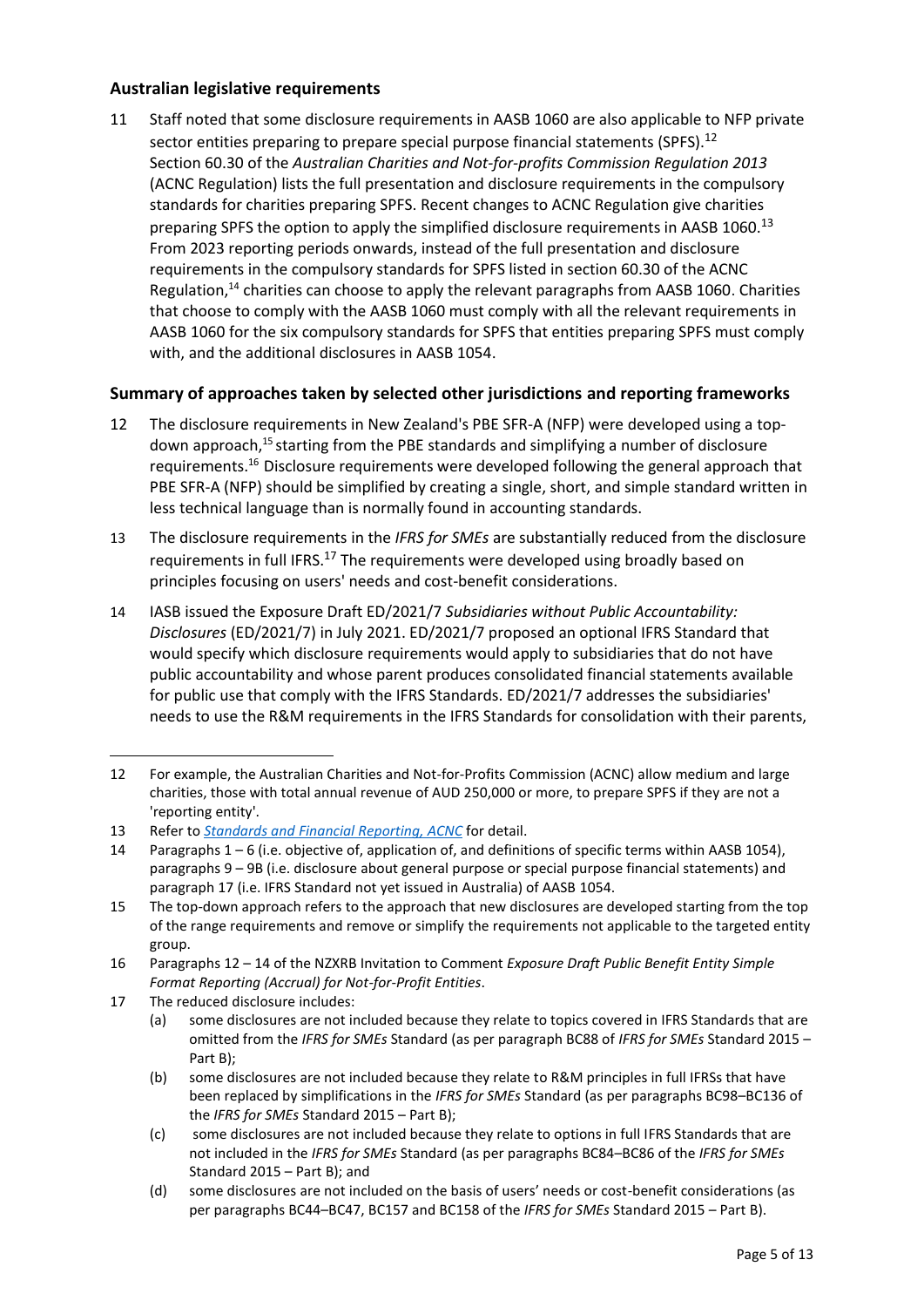but with reduced disclosure requirements. Depending on whether recognition or measurement differences exist between IFRS Standards and the *IFRS for SMEs* Standard, proposed disclosure requirements in the ED either:

- (a) use the disclosure requirements from the *IFRS for SMEs* Standard when there is no difference in R&M requirements between IFRS Standards and the *IFRS for SMEs* Standard; or
- (b) tailor IFRS Standards' disclosure requirements when there is a difference in R&M between IFRS Accounting Standards and the *IFRS for SMEs* Standard. To tailor the disclosure requirements, IASB applied the same principles used for the development of disclosure requirements in the *IFRS for SMEs* Standard. 18
- 15 As part of the second comprehensive review, the IASB tentatively decided in its April 2022 meeting to propose amendments to update disclosure requirements in sixteen sections of the current *IFRS for SMEs* Standard. For the development of the disclosure requirements proposals, the IASB tentatively decided to align the disclosure requirements in the *IFRS for SMEs* Standard with ED/2021/7 for certain sections in the *IFRS for SMEs* Standard. These sections are those where the IASB tentatively decided to align the R&M requirements in *IFRS for SMEs* Standard with the IFRS Accounting Standards.<sup>19</sup>
- 16 Staff have not identified any specific approaches taken by selected other jurisdictions in developing the relevant disclosure requirements for their proportionated reporting framework for NFP private sector entities.<sup>20</sup>

# **Feedback from Australian stakeholders**

<span id="page-5-0"></span>17 In the AASB NFP Project Advisory Panel (NFP PAP) meeting held on 17 May 2021<sup>21</sup>, many NFP PAP members supported the proposed approach to develop Tier 3 disclosure requirements and considered it appropriate. Two panel members commented that the draft disclosure for changes in accounting policies (Example A) could be further simplified. These panel members suggested simplification be achieved by not requiring entities to disclose the amount of the adjustment for each financial statement line item affected for the current period and in the aggregate for all affected prior periods, to the extent practicable.<sup>22</sup> These panel members questioned the benefit of this draft disclosure requirement. They considered that if the intent

- (a) International Financial Reporting Standard for Small and Medium-sized Entities (*IFRS for SMEs*).
- (b) IFRS Standards Exposure Draft ED/2021/7 *Subsidiaries without Public Accountability: Disclosures* (ED/2021/7)
- (c) New Zealand Public Benefit Entity Simple Format Reporting Accrual (Not-For-Profit) (NZ PBE SFR  $- A (NFP)$ ).
- (d) Financial Reporting Standard 102 The Financial Reporting Standard applicable in the UK and Republic of Ireland (UK FRS 102).
- (e) Financial Reporting Standard 105 The Financial Reporting Standard applicable to the Micro-entities Regime (UK FRS 105).
- (f) Accounting and Reporting by Charities: Statement of Recommended Practice applicable to charities preparing their accounts in accordance with the Financial Reporting Standard applicable in the UK and Republic of Ireland (UK Charities SORP).
- (g) Singapore Charities Accounting Standard (Singapore CAS).
- (h) Hong Kong Small and Medium-sized Entity Financial Reporting Framework and Financial Reporting Standard (HK SME-FRF & SME-FRS).

22 See Example C in Agenda Paper 12.3.2 – draft disclosure requirements paragraph 1(c) for change in accounting policy.

<sup>18</sup> See footnote [11.](#page-3-3) 

<sup>19</sup> Agenda paper 30A, *Towards an exposure draft – [align disclosure requirements with IFRS Accounting](https://www.ifrs.org/content/dam/ifrs/meetings/2022/march/iasb/ap30a-aligning-disclosures.pdf)  [Standards](https://www.ifrs.org/content/dam/ifrs/meetings/2022/march/iasb/ap30a-aligning-disclosures.pdf)*

<sup>20</sup> For the purposes of this staff paper, the disclosure requirements from the following jurisdictions (reporting framework) were reviewed and considered:

<sup>21</sup> Refer Agenda Paper 12.4 *Not-for-*Profit *Project Advisory Panel minutes from 17 May 2022 meeting*.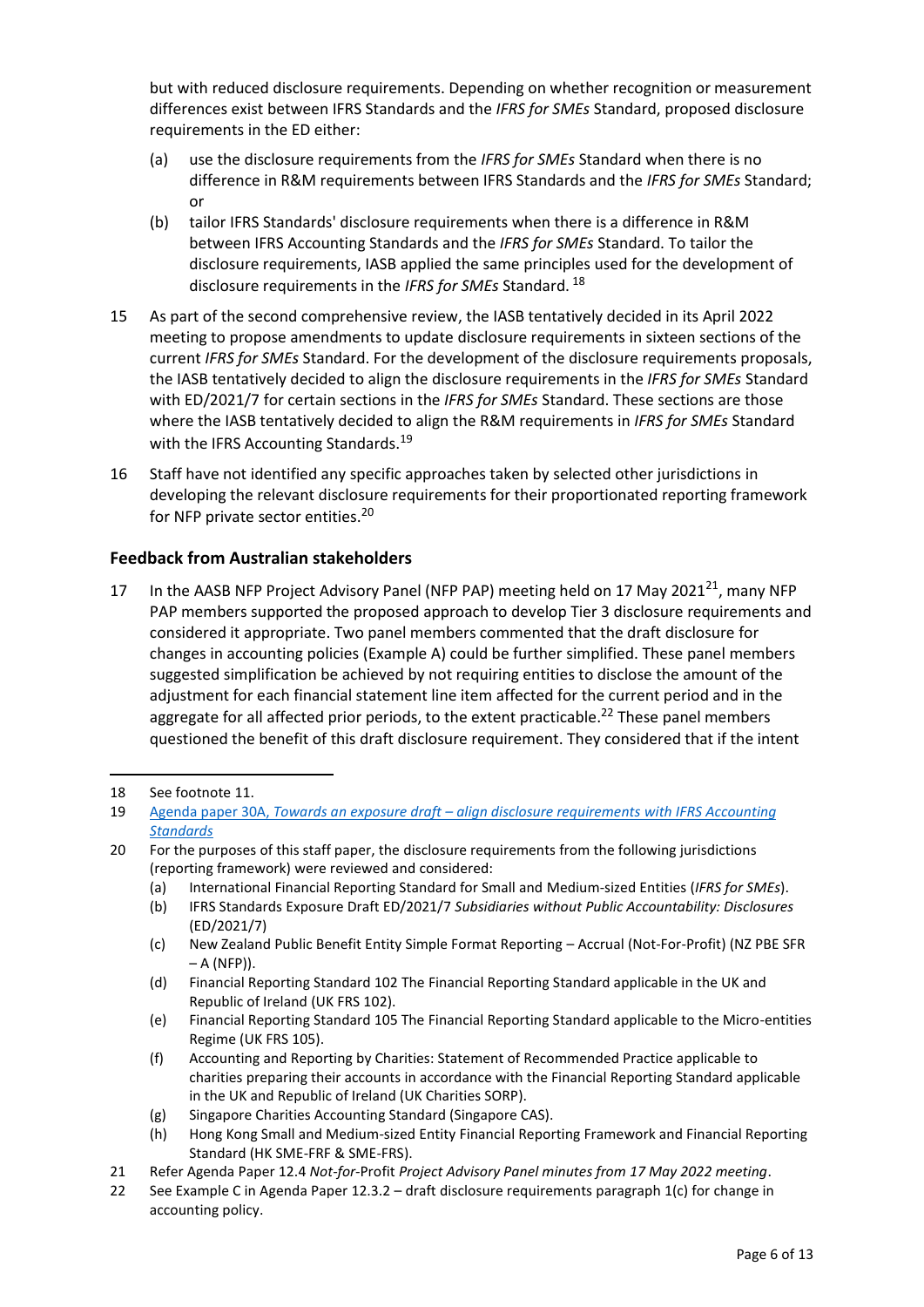for the disclosure is to provide information comparing the application of the new accounting policy to the previous accounting policy applied, then the information is not relevant and only adds to the cost of preparation for smaller NFP entities.

- 18 A stakeholder (regulator) provided additional comments after the NFP PAP meeting. This stakeholder suggested further simplifying the draft disclosure requirements for lessees and lessors by streamlining the disclosure of future lease payments by not requiring disclosure of future lease payments for three periods, namely a period not later than one year, later than one year and not later than five years, and later than five years).<sup>23</sup> Staff have not recommended any further simplification for these disclosures at this stage and recommended the Board, as part of the consultation, to seek stakeholders' feedback on whether further simplifications should be considered.
- <span id="page-6-0"></span>19 This stakeholder also suggested amending the draft disclosure requirements for prior period errors by specifying how the error occurred. The stakeholder suggested this approach would help users understand what the error is and how it took place (e.g. it can be due to any fraudulent activities discovered by the charity later).

#### **Findings from academic research**

- <span id="page-6-1"></span>20 AASB Research Report 16 *[Financial Reporting by Non-corporate or Small Entities](https://aasb.gov.au/admin/file/content102/c3/RR16_FinancialReportingByNonCorporateSmallEntities_04-21.pdf)* reviews a number of academic studies examining the current practice of financial reporting of NFP entities. These studies highlighted the importance and deficiencies in NFP reporting regarding consistency, efficiency and transparency. For example, Hudack and Tyler (2004) suggest that an effective financial report for NFP entities should communicate useful information about the entity to facilitate rational decisions by its important constituents regarding economic issues.<sup>24</sup> Parsons (2007) and Yetman & Yetman (2012) suggest stakeholders rely on the financial disclosures of an organisation to make economic decisions in terms of whether to provide funds to an organisation or to withdraw their support from the organisation. The extent to which an organisation is considered financially accountable is directly influenced by how its financial disclosure facilitates decision-making (Hyndman et al. 2004). <sup>25</sup> This academic research confirms the importance of understanding the stakeholders' needs when developing the disclosure requirements for Tier 3 entities.
- 21 A more recent study by Ghoorah (2019) suggests that the public perceives financial disclosures related to the source of fund inflows, mission-related expenses and financial sustainability to be relatively important disclosures for NFP entities.<sup>26</sup> The study also found that respondents interested in financial disclosures may not necessarily have sufficient financial knowledge to understand a majority of the disclosure provided within financial statements. The author suggested that entities could use more user-friendly presentations, such as graphs, charts and pictures, to supplement financial statement information and facilitate users' information needs.
- <span id="page-6-2"></span>22 Staff have not identified any specific study evaluating the approaches to developing disclosure requirements for the NFP sector. However, a study examining the association between IFRS disclosure requirements and the cost of capital for Australian for-profit entities suggests that more choices or greater flexibility in disclosure requirements would reduce the amount of

<sup>23</sup> See Example B in agenda paper 12.3.2 – draft disclosure requirements paragraph 1(a) for lessees and lessors.

<sup>24</sup> Hudack, LR and Tyler, ML (2004) 'A Survey of Accounting and Finance Faculty about Financial Reporting at a NFP University', *Journal of Accounting & Finance Research*, 12(6): 94-105

<sup>25</sup> Hyndman, N, McKillop, D, Ferguson, C, and Wall, T (2004) 'The financial accountability of Irish Credit Unions: An initial empirical study', *Financial Accountability & Management*, 20(3), 253–279. doi:10.1111/j.0267-4424.2004.00385.x

<sup>26</sup> Ghoorah, U. (2019) 'Chapter 2 Accountability via Financial Disclosures: An Exploration of the Public's Perceptions', *Modernization and Accountability in the Social Economy Sector, A volume in the Advance in Finance*, Accounting and Economics (AFAE) Book Series, Hershey, PA.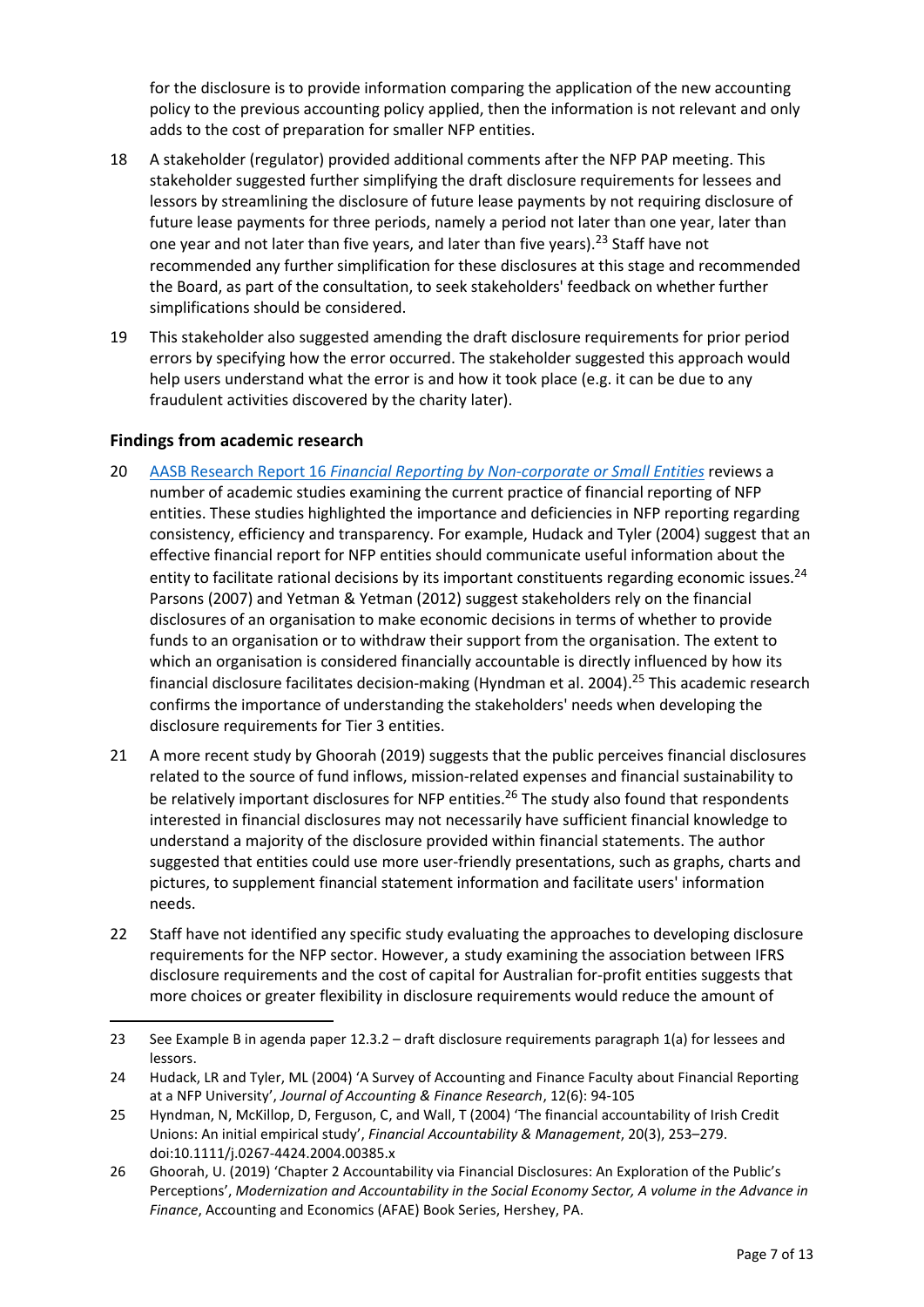important information in the financial statements. Greater flexibility in disclosure requirements would require higher levels of judgement, which could be difficult to apply by preparers, assure by auditors and enforce by regulators.<sup>27</sup>

# **Options for the approach to developing Tier 3 disclosure requirements**

- <span id="page-7-0"></span>23 In its April 2021 meeting, the Board decided that, for Tier 3 disclosure requirements, consistency with the accounting principles specified by AASB 1060 is desirable but might not always be warranted. Tier 3 requirements are being developed as a proportionate response to the costs incurred by certain entities whilst still meeting users' needs of the financial statements for this cohort of entities. For example, opportunities for deviation from Tier 2 accounting principles that could give a similar outcome to users while reflecting an appropriate cost/benefit balance could include disclosure requirements instead of a Tier 2 measurement requirement or an approach of specifying minimum 'prescriptive' disclosures.<sup>28</sup>
- 24 With reference to the 'Approach to simplification' flowchart in Appendix A of Agenda Paper 12.1, the principle in paragraph [23](#page-7-0) above, the staff analysis considers current practice in Australia and international jurisdictions, feedback received from stakeholders, and the findings summarised in paragraph[s 9](#page-3-1) t[o 22](#page-6-2) above. Staff have presented the options for approach to developing Tier 3 disclosure requirements in Figure 2 – *Options for approach to developing Tier 3 disclosure requirements*, regarding:
	- (a) which is the appropriate approach to developing Tier 3 disclosure requirements for topics to be included in Tier 3 requirements – considered in this staff paper (Table 1). This information is represented by the **red box** in the flowchart. Staff recommendations are shaded in **yellow**;
	- (b) the draft disclosure requirements for key topics to be included in the  $DP -$  considered in Agenda Paper 12.3.2.
- 25 Agenda Paper 12.3.2 presents draft disclosure requirements for three key topics and staff preliminary consideration on the method to develop disclosure requirements for other key topicsto be included in the DP to illustrate the application of the staff recommended approach to developing draft disclosures for transactions covered in the Tier 3 Standard.

<sup>27</sup> Saha, and Bose, S. (2021) 'Do IFRS disclosure requirements reduce the cost of capital? Evidence from Australia', *Accounting and Finance*, doi: 10.1111/acfi.12744. Stakeholde[r feedback](file:///C:/Users/ali1/OneDrive%20-%20AUSTRALIAN%20ACCOUNTING%20STANDARDS%20-%20AUDITING%20AND%20ASSURANCE%20STANDARDS%20BOARD/AL%20Work/Disclosure%20Initiatives/Comment%20letter/AASB_DisclosureRequirementCommentLetter_Dec2021_Final_clean.pdf) on the IASB Exposure Draft ED/2021/3 *Disclosure Requirements in IFRS Standards A Pilot Approach* agrees with this study finding that greater flexibility in disclosure requirements may lead to loss of detailed information required by users and reduce the comparability of financial statements.

<sup>28</sup> [Minutes of the 180th meeting of the AASB, April 2021.](https://aasb.gov.au/media/2pontxfg/aasbapprovedminutesm180_21-22june2021.pdf)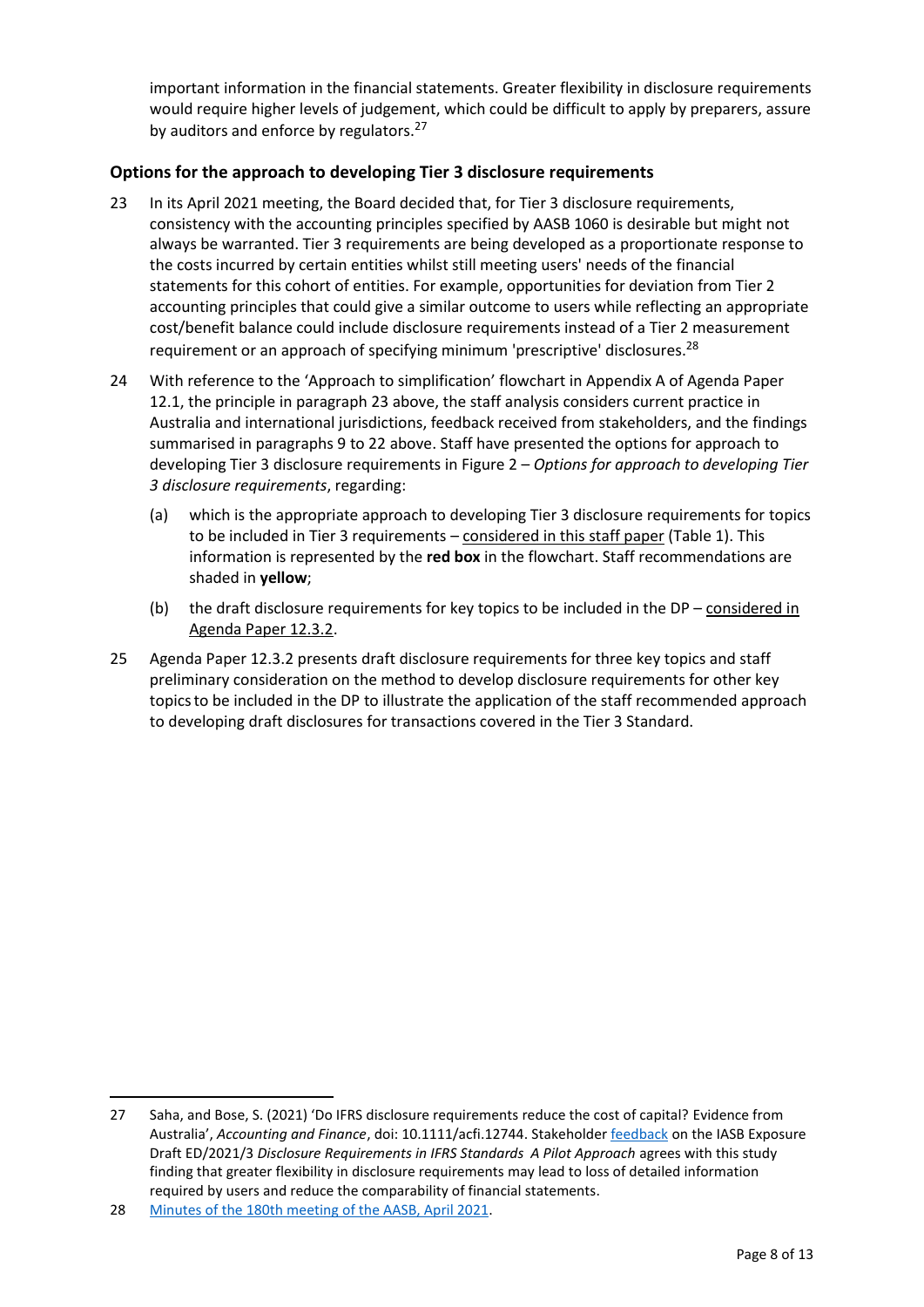#### **Figure 2 Options for approach to developing Tier 3 disclosure requirements**



#### *Option A*

#### <span id="page-8-0"></span>**Figure 3 Summary of Option A – a 'hybrid' approach to develop disclosure requirements for topics to be in the Tier 3 reporting requirements**

Is there a recognition or measurement difference between the Tier 2 and Tier 3 reporting requirements for NFP private sector entities? **No** Yes: Is there any comparable R&M requirements Use the disclosure in other jurisdictions/frameworks? requirements from AASB 1060, tailoring to Yes  $N<sub>0</sub>$ Adopting the Consider further appropriate simplification if disclosure appropriate (via Develop fit-forrequirements from benchmarking with purpose disclosure comparable selected o/s jurisdictions requirements (e.g. and/or feedback on DP jurisdictions/framehaving regard to consultation) works, tailoring for existing consistency with T3 requirements that Standard (Method 1) can be analogised) (Method 2) (Method 3)

Consider the principles for development of Tier 3 requirements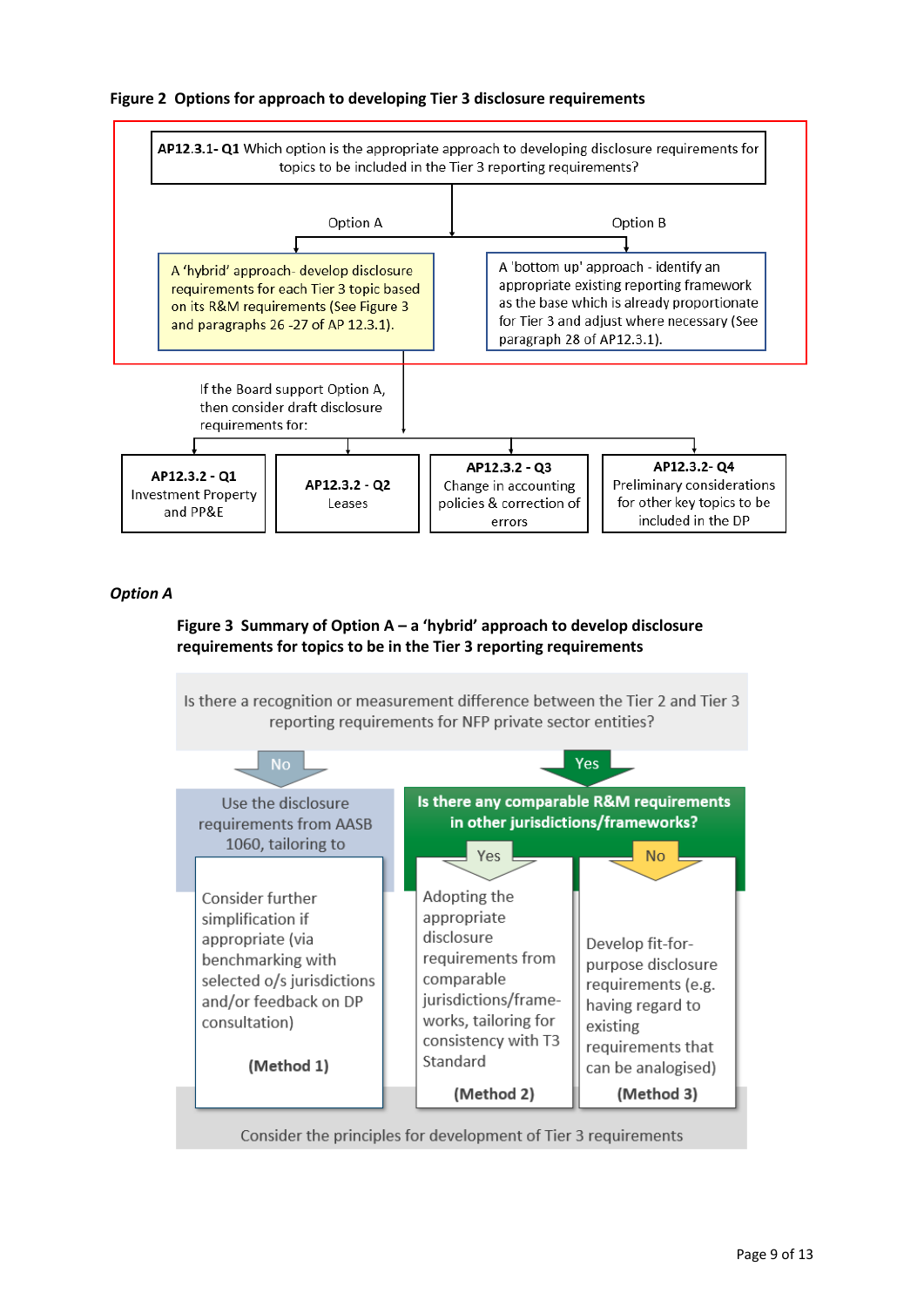- <span id="page-9-0"></span>26 As shown i[n Figure 3](#page-8-0) above, Option  $A^{29}$  proposes a hybrid approach to develop disclosure requirements for topics included in the Tier 3 Standard based on their R&M requirements, with the following principle:
	- (a) For transactions with no R&M difference between the Tier 2 and Tier 3 reporting requirements (i.e. R&M requirements for Tier 3 are the same or similar to the corresponding R&M requirements for Tier 2), use the disclosure requirements in AASB 1060 as a starting point and consider further tailoring (e.g. simplification) for Tier 3 as appropriate (e.g. via benchmarking with selected overseas jurisdictions and/or feedback on the DP consultation) (**Method 1**).

As part of the consultation, staff recommend the Board seek stakeholders' feedback on whether amendments (e.g. simplification) to AASB 1060 disclosure requirements are needed for Tier 3 entities on topics:

- (i) covered in the DP as part of the key topics,  $30$  and there are no R&M differences between Tier 3 and upper tiers;
- (ii) included in AASB 1060 but not covered in the DP (e.g. disclosure-only topics such as related party transactions); $31$  and
- (iii) if yes to (i) and (ii) above, which specific disclosure requirements should be further simplified and why;
- (b) for transactions where there is an R&M difference between Tier 3 and Tier 2 reporting requirements for NFP private sector entities:
	- (i) adopting appropriate disclosure requirements from comparable jurisdictions/frameworks if there is comparable R&M requirement in other jurisdictions/frameworks (**Method 2**); or
	- (ii) developing fit-for-purpose disclosure requirements (e.g. using the existing disclosure requirements for topics whose R&M requirements could be analogised to the Tier 3 topics as the base for developing fit-for-purpose Tier 3 disclosures) if there is no comparable R&M requirement in other jurisdictions/frameworks (**Method 3**).
- 27 As summarised i[n Figure 3](#page-8-0) above, method 1 3 under Option A will be applied in line with the principles for developing Tier 3 requirements (see Appendix A in Agenda Paper 12.1).

29 Both Option A and Option B are subject to aligning the terms and language with Tier 3 reporting requirements.

<sup>30</sup> See footnote [3.](#page-1-1)

<sup>31</sup> The topic of related party transactions is not included in the draft DP as it is a disclosure-only topic with no R&M differences between Tier 3 and upper tiers. Initial feedback from stakeholders has suggested there is broad support to align Tier 3 related party definition and disclosures with those of Tier 2. Most stakeholders agreed that related party transactions are common even among small NFP entities and broadly support for the proposal to require the same level of disclosure for Tier 3 entities as upper Tiers. See [Agenda Paper 5.1 \(M177\) September 2020](https://aasb.gov.au/admin/file/content102/c3/5.1_SP_NFPFRF_M177_PP.pdf) (Key Matter 9 Related Party Disclosures, page 10 and 25).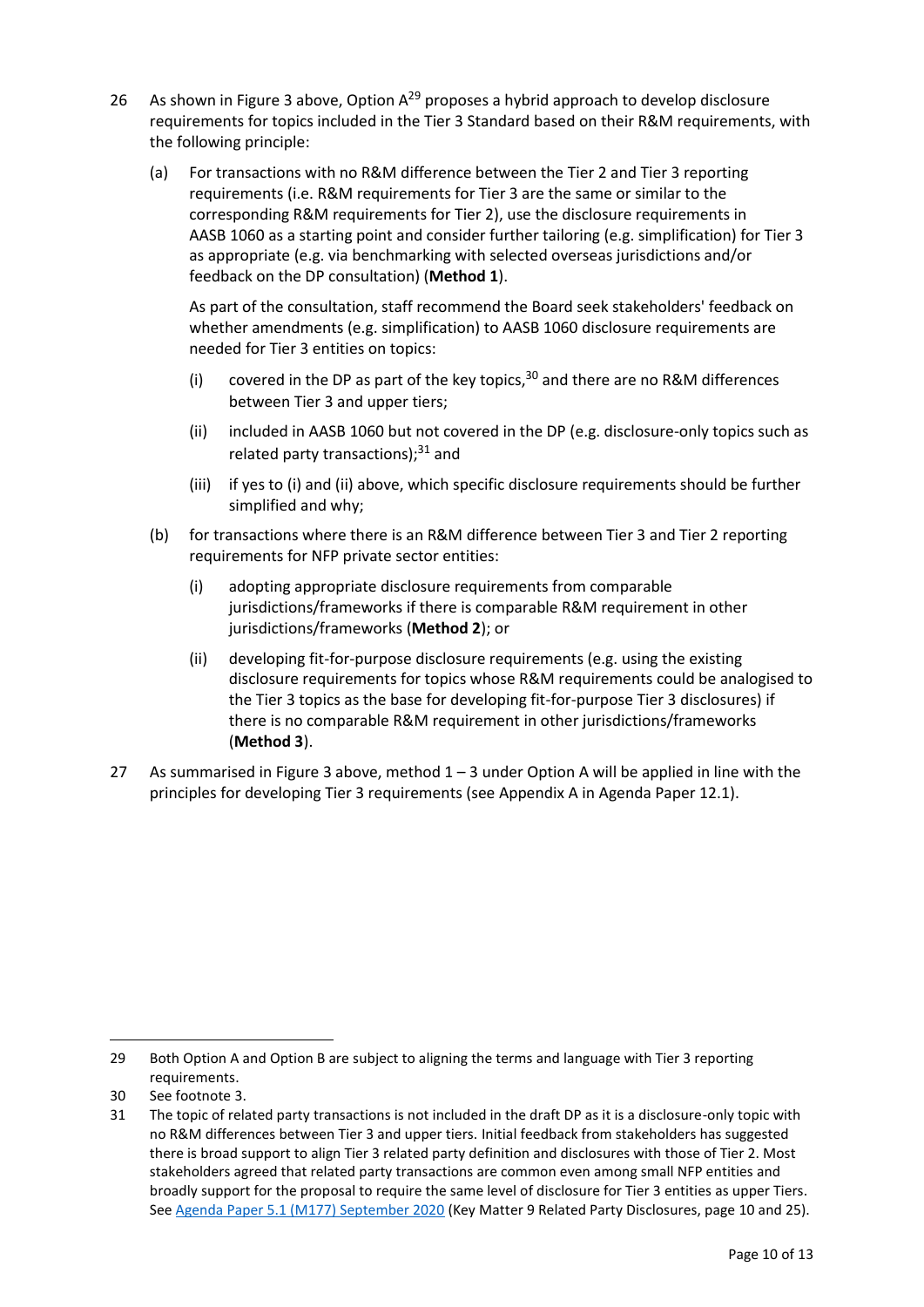#### <span id="page-10-2"></span>*Option B*



<span id="page-10-1"></span>**Figure 4 Summary of Option B – a 'bottom-up' approach to develop disclosure requirements for topics to be in the Tier 3 reporting requirements**

- 28 As an alternative to the approach proposed by staff in paragraph [26,](#page-9-0) the Board could instead adopt the 'bottom up' approach used in developing AASB 1060 ( see paragrap[h 10\)](#page-3-2), as summarised i[n Figure 4.](#page-10-1) This approach requires identifying an appropriate existing reporting framework as the base which is already proportionate for Tier 3 (e.g. a reporting framework developed for entities that are similar in size and nature with Tier 3) and adjust where necessary, based on the premise that:
	- (a) the disclosures in the selected base reporting framework should be **retained** where the R&M requirements and options are the same or similar in the Tier 3 Standard and the selected base reporting framework;
	- (b) the related disclosure should be **removed** where R&M requirements or options in the selected base reporting framework are not available in Tier 3 Standard; and
	- (c) disclosures should be **added** where the R&M requirement principles in the selected base reporting framework are significantly different from those in the Tier 3 Standard or certain Tier 3 topics are not addressed in the selected base reporting framework.
- <span id="page-10-0"></span>29 Table 1 below summarises staff analysis of the options on the approach to developing Tier 3 disclosure requirements.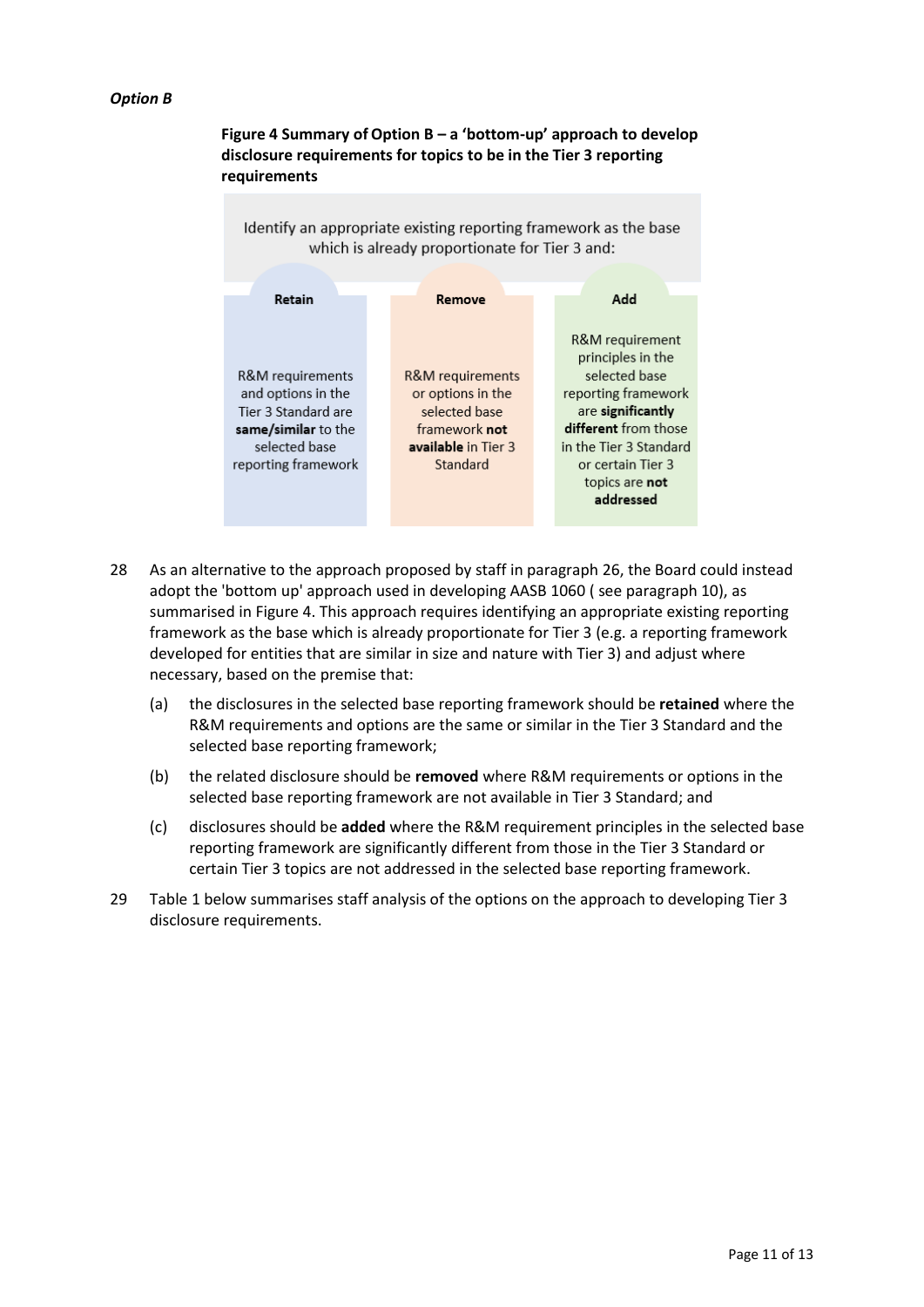# **Table 1 Possible Options for Tier 3 - Approach to develop Tier 3 Disclosure Requirements**

| Possible options for Tier 3 - approach to<br>developing disclosure requirements                                                                                                                                                                          | Support for the approach                                                                                                                                                                                                                                                                                                                                                                                                                                                                                                                                                                                                                                                           | Arguments against this approach                                                                                                                                                                                                                                                                                                                                                                                                                                                                                                                                                                                                                                                                                                                                                                                                                                                                                                                                                                       |
|----------------------------------------------------------------------------------------------------------------------------------------------------------------------------------------------------------------------------------------------------------|------------------------------------------------------------------------------------------------------------------------------------------------------------------------------------------------------------------------------------------------------------------------------------------------------------------------------------------------------------------------------------------------------------------------------------------------------------------------------------------------------------------------------------------------------------------------------------------------------------------------------------------------------------------------------------|-------------------------------------------------------------------------------------------------------------------------------------------------------------------------------------------------------------------------------------------------------------------------------------------------------------------------------------------------------------------------------------------------------------------------------------------------------------------------------------------------------------------------------------------------------------------------------------------------------------------------------------------------------------------------------------------------------------------------------------------------------------------------------------------------------------------------------------------------------------------------------------------------------------------------------------------------------------------------------------------------------|
| <b>Option A:</b><br>A hybrid approach - develop disclosure<br>requirements for each topic to be included<br>in Tier 3 reporting requirements based on<br>its R&M requirements.<br>(Similar to the approach adopted by IASB<br>Exposure Draft ED/2021/7). | • Aligns with the overall approach to simplification<br>agreed by the Board to develop Tier 3 Standards.<br>• Maintains consistency and comparability with<br>Tier 1/Tier 2 reporting requirements where relevant.<br>Using AASB 1060 as the base to develop Tier 3<br>disclosure requirements would not create significant<br>divergence from current reporting practices and<br>would make the transition to Tier 3 Standard more<br>smooth.<br>• Recognises the differences in R&M requirements<br>between Tier 3 and upper tiers, and allows the<br>development of appropriate disclosure requirements<br>to accompany the simplified R&M requirements for<br>Tier 3 entities. | • It can be challenging to identify users and users' needs in the NFP private<br>sector.<br>• May depart from Tier1/2 reporting requirements, particularly if disclosure<br>requirements are developed based on overseas jurisdictions' requirements.<br>• Practitioners may be unfamiliar with disclosure requirements originated from<br>other international pronouncements, which would introduce unnecessary<br>complexity for preparers and additional transition/education costs, which is<br>not desired.                                                                                                                                                                                                                                                                                                                                                                                                                                                                                      |
|                                                                                                                                                                                                                                                          | • Allows more flexibility in identifying disclosures for<br>Tier 3 circumstances compared to Option B.                                                                                                                                                                                                                                                                                                                                                                                                                                                                                                                                                                             |                                                                                                                                                                                                                                                                                                                                                                                                                                                                                                                                                                                                                                                                                                                                                                                                                                                                                                                                                                                                       |
| <b>Option B:</b><br>'Bottom-up' approach - using an existing<br>reporting framework and adjusting<br>disclosures for Tier 3, where relevant.<br>(Approach adopted by AASB 1060).                                                                         | • Maintains consistency with the approach used to<br>develop proportionated disclosure requirements in<br>AAS.<br>• Arguably, it would be easier to specify disclosures that<br>are already required by existing reporting<br>requirements than to develop fit-for-purpose<br>disclosure requirements based on users' needs (where<br>needed), particularly noting the challenges in<br>identifying users and users' needs in the NFP private<br>sector.                                                                                                                                                                                                                           | • It can be challenging to identify an appropriate base from which to build up<br>Tier 3 requirements. Based on the AASB research conducted to date, a limited<br>number of accounting pronouncements are targeted at smaller entities.<br>Identified pronouncements that could be potentially used as the base<br>framework include NZ PBE SFR - A (NFP), UK FRS 102, UK FRS 105, Singapore<br>CAS, and HK SME-FRF & SME-FRS. <sup>32</sup> However, staff think it would not be<br>appropriate to start with any of these as a base to the extent the Board is not<br>basing its Tier 3 reporting requirements on any of these pronouncements in<br>their entirety.<br>• May significantly depart from Tier1/2 reporting requirements if a non-IFRS-<br>based framework is adopted.<br>• Practitioners may be unfamiliar with other international pronouncements,<br>which would introduce unnecessary complexity for preparers and additional<br>transition/education costs, which is not desired. |

<sup>32</sup> Staff consider that AASB 1060 would not be an appropriate base framework for Option B. Under Option B, as discussed in paragrap[h 0,](#page-10-2) an appropriate base under Option B should be an existing reporting framework that is already proportionate for Tier 3 (e.g. a reporting framework developed for entities that are similar in size and nature with Tier 3).